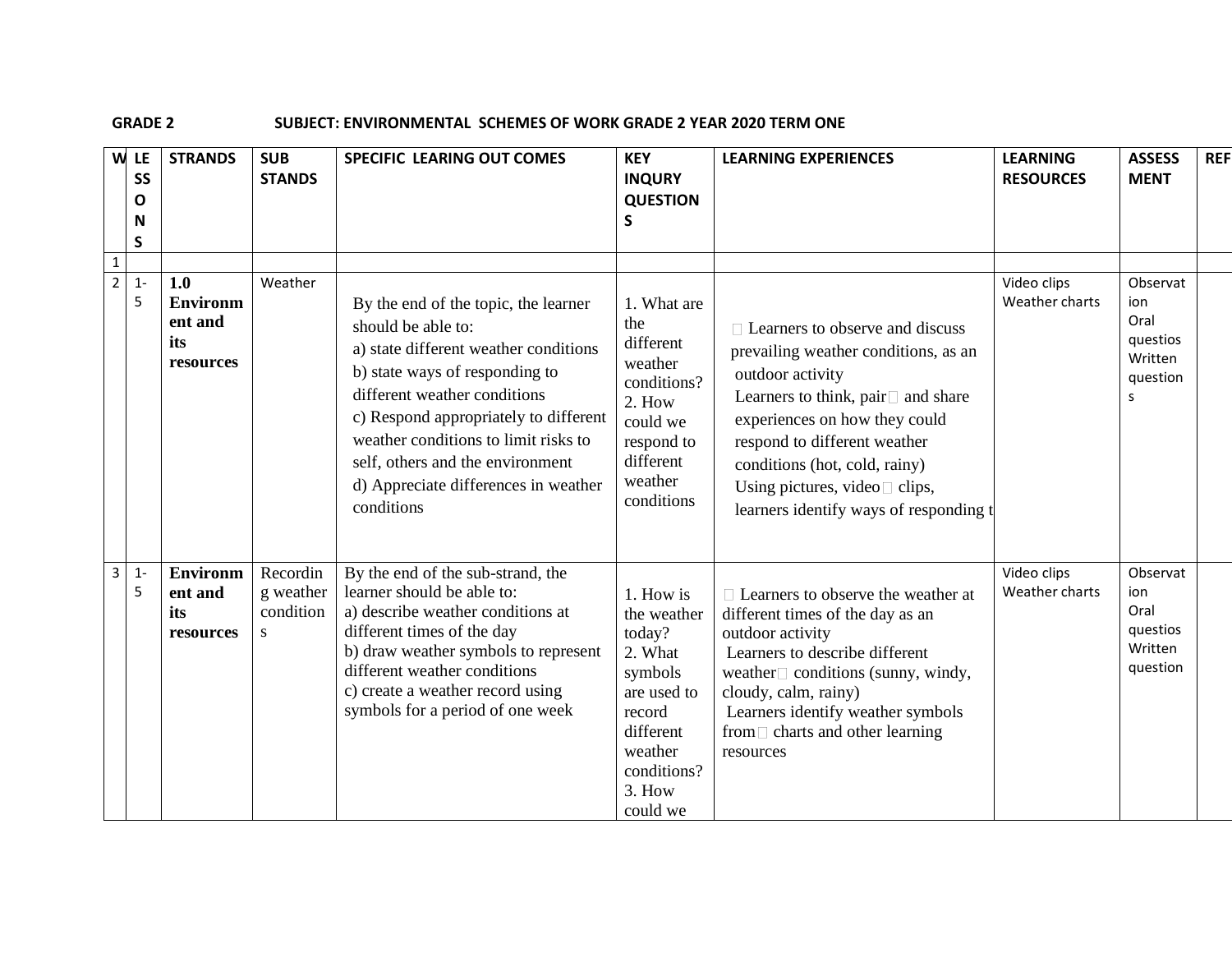|                |            |                                                |                                         |                                                                                                                                                                                                                                                                                                                                               | record<br>weather<br>conditions?                                                                                                                          |                                                                                                                                                                                                                                                                                                                                                                                                                                                                                                                                                                   |                               |                                                                 |
|----------------|------------|------------------------------------------------|-----------------------------------------|-----------------------------------------------------------------------------------------------------------------------------------------------------------------------------------------------------------------------------------------------------------------------------------------------------------------------------------------------|-----------------------------------------------------------------------------------------------------------------------------------------------------------|-------------------------------------------------------------------------------------------------------------------------------------------------------------------------------------------------------------------------------------------------------------------------------------------------------------------------------------------------------------------------------------------------------------------------------------------------------------------------------------------------------------------------------------------------------------------|-------------------------------|-----------------------------------------------------------------|
| $\overline{4}$ | $1 -$<br>5 |                                                | Interpreti<br>ng<br>weather<br>messages | By the end of the sub-strand, the<br>learner should be able to:<br>a) interpret weather charts correctly<br>b) communicate weather messages<br>accurately<br>c) develop interest in interpreting and<br>communicating                                                                                                                         | 1. How<br>could we<br>use<br>symbols to<br>communica<br>te weather<br>messages<br>2. How<br>could we<br>communica<br>te weather<br>messages<br>to others? | Learners to use weather charts to<br>interpret different weather symbols<br>In pairs, learners practice using $\square$<br>weather symbols to interpret weather<br>messages<br>In a class contest, learners to<br>compete□ narrating weather<br>occurrences for a past week weather<br>chart recording<br>Learners to gather more information<br>on weather from parents or<br>guardians                                                                                                                                                                          | Video clips<br>Weather charts | Observat<br>ion<br>Oral<br>questios<br>Written<br>question<br>S |
| 5              | $1 -$<br>5 | <b>Environm</b><br>ent and<br>its<br>resources | Storing<br>water                        | By the end of the sub-strand, the<br>learner should be able to:<br>a) state the importance of storing<br>water at home and school<br>b) identify ways of storing water in<br>the home and school<br>c) store water appropriately in the<br>home and school<br>d) appreciate safe water storage to<br>prevent health risks to self and others. | 1. Why do<br>we store<br>water at<br>home and<br>school?<br>2. How<br>could we<br>store water<br>at home<br>and<br>school?                                | $\Box$ Learners to explore and observe<br>various ways of storing water at home<br>and in the school<br>In groups, learners to share their $\square$<br>experiences on why water is stored at<br>homes and school.<br>In groups, learners to share their<br>experiences□ on how water is stored<br>at homes and school.<br>Learners to use video clips,<br>$pictures$ and photographs to identify<br>appropriate ways of storing water at<br>home and school<br>Learners to gather more information<br>on vays of storing water in the at<br>home and report back | Realia<br>charts              | Observat<br>ion<br>Oral<br>questios<br>Written<br>question<br>S |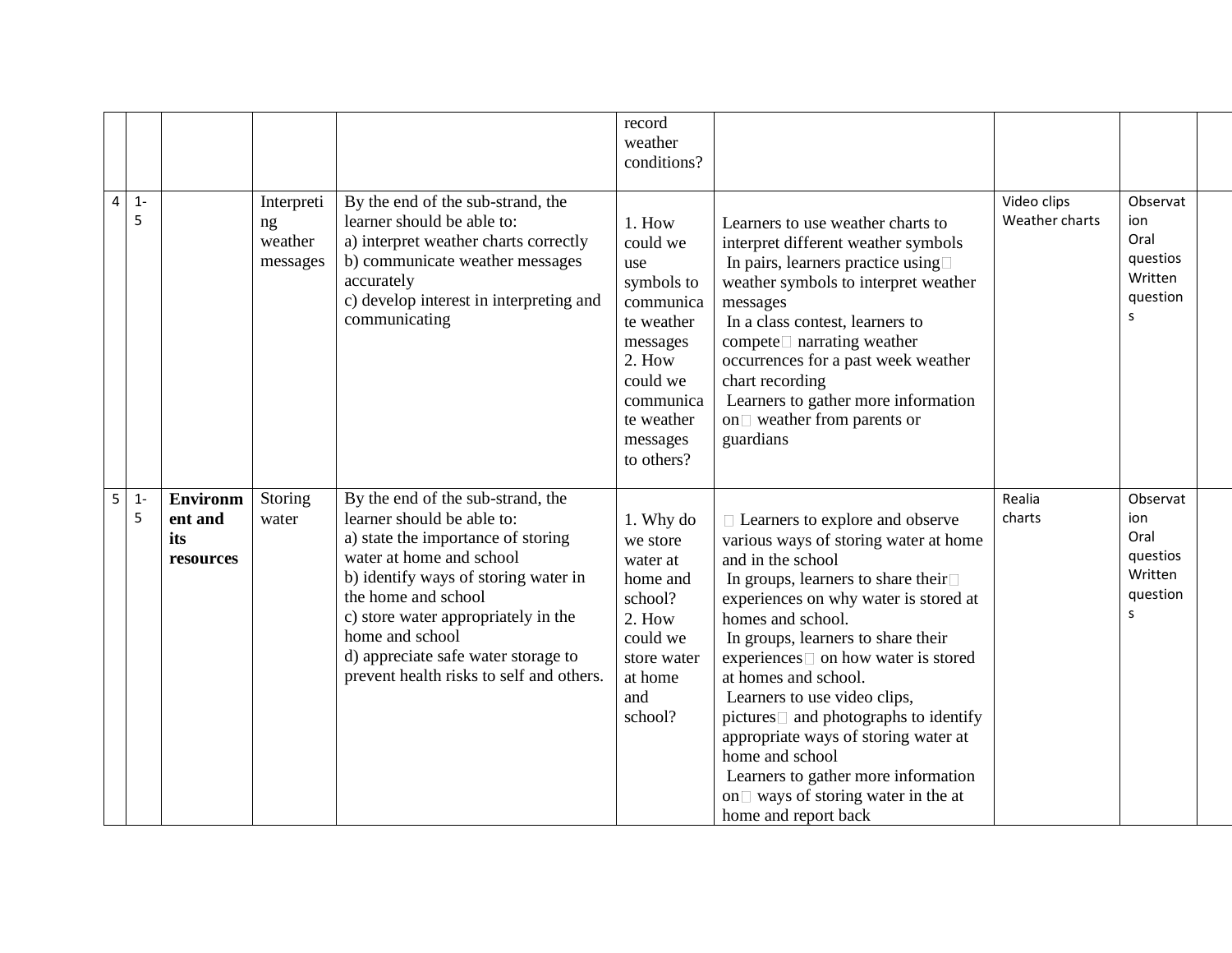| 6              | $1 -$<br>5 | <b>Environm</b><br>ent and<br>its<br>resources | Transport<br>ing<br>Water | By the end of the sub-strand, the<br>learner should be able to:<br>a) identify different ways of<br>transporting water at home and school<br>b) demonstrate suitable ways of<br>carrying small quantities of water at<br>home and school<br>c) appreciate different means of<br>transporting water at home and<br>school. | How is<br>water<br>transported<br>at home<br>and school                                                  | $\Box$ In groups, learners share<br>experiences on various ways in which<br>water is transported at home and<br>school<br>Using pictures and video clips, $\square$<br>learners to identify ways of<br>transporting water<br>Learners read, tell, or listen to $\square$<br>stories about transporting water<br>Using age-appropriate containers, $\square$<br>learners to carry and store water for<br>personal use<br>Learners to find out how water is $\Box$<br>transported and stored. | Realia<br>Charts | Observat<br>ion<br>Oral<br>questios<br>Written<br>question<br>s |  |
|----------------|------------|------------------------------------------------|---------------------------|---------------------------------------------------------------------------------------------------------------------------------------------------------------------------------------------------------------------------------------------------------------------------------------------------------------------------|----------------------------------------------------------------------------------------------------------|---------------------------------------------------------------------------------------------------------------------------------------------------------------------------------------------------------------------------------------------------------------------------------------------------------------------------------------------------------------------------------------------------------------------------------------------------------------------------------------------|------------------|-----------------------------------------------------------------|--|
| $\overline{7}$ | $1 -$<br>5 | <b>Environm</b><br>ent and<br>its<br>resources | Soil                      | By the end of the sub-strand, the<br>learner should be able to:<br>a) model objects with different types<br>of soil                                                                                                                                                                                                       | 1. What<br>objects<br>could we<br>make with<br>soil?<br>2. Which<br>type of soil<br>make good<br>ribbons | model objects (balls, ribbons, pots)<br>with different types of soils (clay,<br>loam, sand)                                                                                                                                                                                                                                                                                                                                                                                                 | Realia<br>Charts | Observat<br>ion<br>Oral<br>questios<br>Written<br>question<br>S |  |
| 8              | $1 -$<br>5 | <b>Environm</b><br>ent and<br>its<br>resources | Explorling<br>the soil    | By the end of the sub-strand, the<br>learner should be able to: b)<br>determine the soil that makes long<br>smooth ribbons                                                                                                                                                                                                | 1. What<br>objects<br>could we<br>make with<br>soil?                                                     | □ In groups, learners to model soil<br>ribbons using the soil samples<br>provided (clay, loam, sand). Learners<br>to observe to find out which soil<br>samples make smooth long ribbons                                                                                                                                                                                                                                                                                                     | Realia<br>charts | Observat<br>ion<br>Oral<br>questios<br>Written<br>question      |  |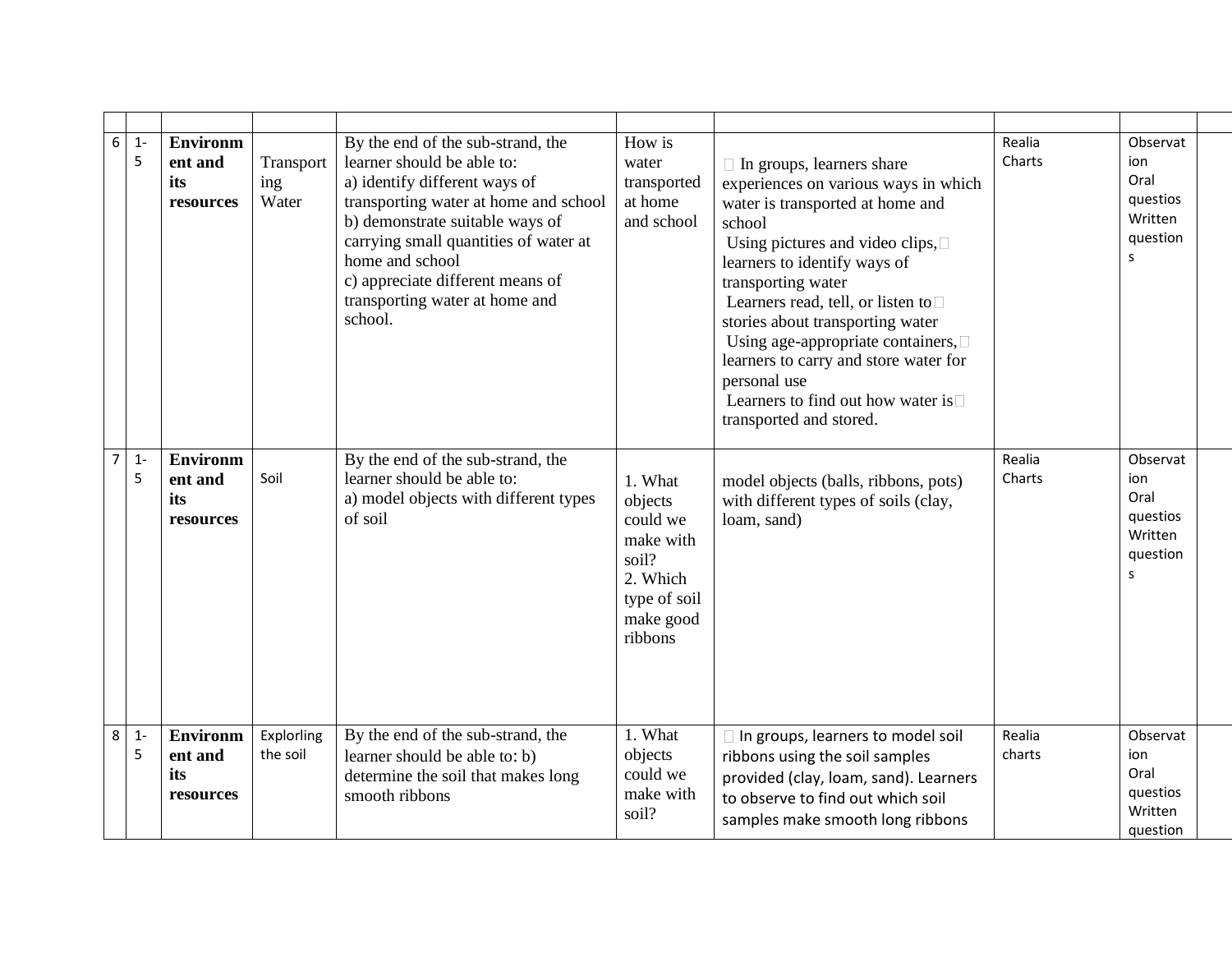|                              |            |                                                |                                 |                                                                                                                                                                                                                                                | 2. Which<br>type of soil<br>make good<br>ribbons                                                         |                                                                                                                                                                                                                                                                                                                                                                                                                              |                  | <sub>S</sub>                                                    |
|------------------------------|------------|------------------------------------------------|---------------------------------|------------------------------------------------------------------------------------------------------------------------------------------------------------------------------------------------------------------------------------------------|----------------------------------------------------------------------------------------------------------|------------------------------------------------------------------------------------------------------------------------------------------------------------------------------------------------------------------------------------------------------------------------------------------------------------------------------------------------------------------------------------------------------------------------------|------------------|-----------------------------------------------------------------|
| $\overline{9}$               | $1 -$<br>5 | <b>Environm</b><br>ent and<br>its<br>resources |                                 | By the end of the sub-strand, the<br>learner should be able to: )<br>appreciate different types of soil in<br>the immediate environment                                                                                                        | 1. What<br>objects<br>could we<br>make with<br>soil?<br>2. Which<br>type of soil<br>make good<br>ribbons | Learners to visit the school□<br>neighbourhood to observe or take<br>pictures of different types of soils and<br>their uses (sand for construction, clay<br>for modeling, loam for farming                                                                                                                                                                                                                                   | Realia<br>Charts | Observat<br>ion<br>Oral<br>questios<br>Written<br>question<br>s |
| $\mathbf{1}$<br>$\pmb{0}$    | $1 -$<br>5 | <b>Environm</b><br>ent and<br>its<br>resources | Explorin<br>g parts<br>Of plant | By the end of the sub-strand, the<br>learner should be able to:<br>a) identify parts of a plant<br>b) draw different parts of a plant from<br>the immediate environment<br>c) show interest in parts of a plant for<br>learning and enjoyment. | 1. What are<br>the<br>different<br>parts of a<br>plant?                                                  | $\Box$ In a nature walk, learners to<br>explore different plants in the<br>immediate environment. Learners to<br>observe parts of the plants (roots,<br>stem, leaves, flowers, fruits) from<br>different types of plants<br>. What are the different parts of a<br>plant?<br>Learners draw or take photographs<br>of $\Box$ parts of a plant.<br>Learners are guided to display their□<br>work for further learning and peer | Realia<br>Charts | Observat<br>ion<br>Oral<br>questios<br>Written<br>question<br>s |
| $\mathbf{1}$<br>$\mathbf{1}$ | $1 -$<br>5 | <b>Environm</b><br>ent and<br>its<br>resources | Explorin<br>g parts<br>Of plant | By the end of the sub-strand, the<br>learner should be able to: ) draw<br>different parts of a plant from the<br>immediate environment                                                                                                         | . What are<br>the<br>different<br>parts of a<br>plant?                                                   | $\Box$ In a nature walk, learners to<br>explore different plants in the<br>immediate environment. Learners to<br>observe parts of the plants (roots,<br>stem, leaves, flowers, fruits) from<br>different types of plants                                                                                                                                                                                                     | Realia<br>charts | Observat<br>ion<br>Oral<br>questios<br>Written<br>question<br>s |